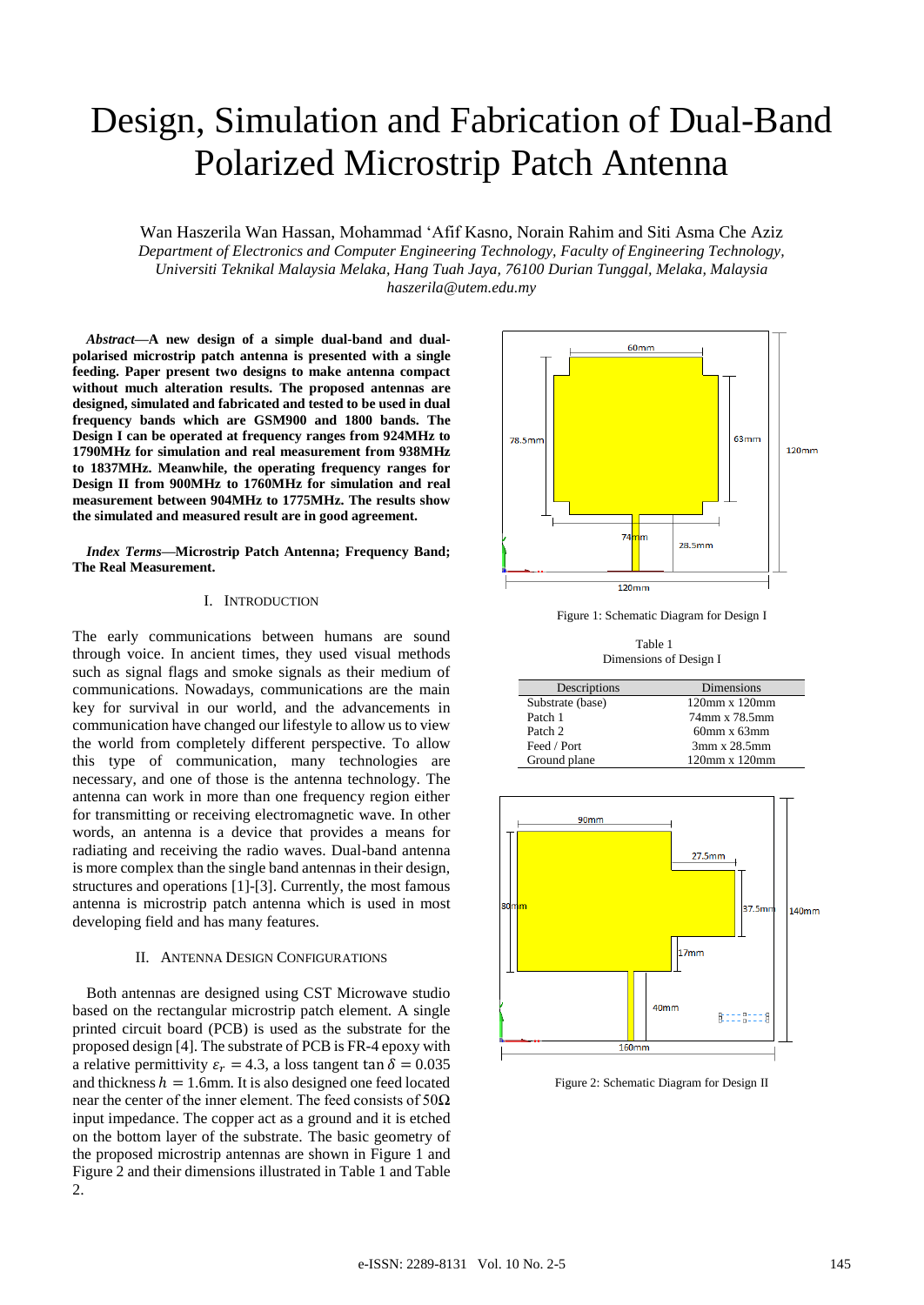Table 2 Dimensions of Design II

| Descriptions     | Dimensions                          |
|------------------|-------------------------------------|
| Substrate (base) | 160mm x 140mm                       |
| Patch 1          | 90 <sub>mm</sub> x 80 <sub>mm</sub> |
| Patch 2          | 37.5mm x 27.5mm                     |
| Feed / Port      | $3mm \times 40mm$                   |
| Ground plane     | 160mm x 140mm                       |

Both proposed designs are fabricated as in Figure 3 and Figure 4. The performances are measured by using a network analyser.





Figure 3: Photo of Fabricated Antenna: (a) Design I and (b) Design II

#### III. SIMULATED AND MEASURED RESULTS

S-parameter is expressing the input-output of the relationship between ports or terminals in an electric system. This s-parameter or return loss expressed as a ration in dB relative to the transmitted signal power. For the proposed Design I, it has only one port which then S11 presents the power transferred from one port only. The input return loss is measured using Agilent technologies E5071C network analyser and for simulation is using CST software. The return loss simulated, and measured result is shown in Figure 4. The graph in Figure 4 (upper and lower) produced look similar, but antenna resonances are at differences frequencies. Simulation CST software shows antenna frequency resonance at 924MHz and 1790MHz while at network analyser show frequency resonance at 938MHz and 1837MHz. There are small-scale different between simulated and measured result.



Figure 4: Return loss for Design I using CST Software (upper) and Network Analyzer (lower)

For Design II, s-parameter produced by CST software and network analyser are almost the same and achieve the required resonances frequency. Based on Figure 5 (upper), the start frequency exactly at 900MHz but at the end of the wanted frequency it resonance at 1760MHz. For Figure 5 (lower), the resonance frequency at 904MHz and 1775MHz. In between frequency range of 904MHz and 1775 MHz, there are two unwanted frequencies that also resonance at range 1000MHz and 1240MHz. This means antenna Design II cannot operate very well because s-parameter shows antenna has some short or noise which disturb the performance of the antenna.

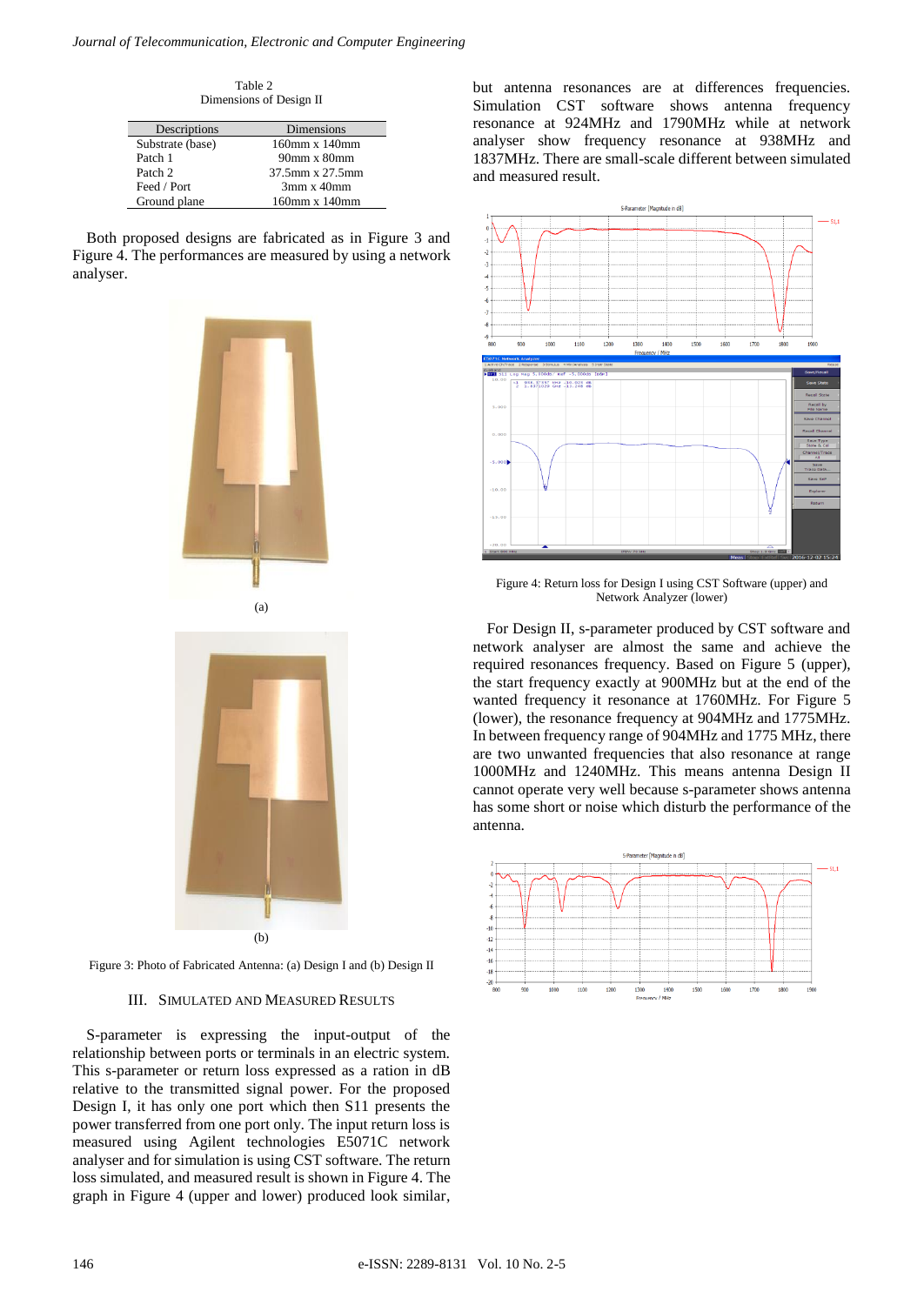

Figure 5: Return loss for Design II using CST Software (upper) and Network Analyzer (lower)

#### IV. RADIATION PATTERN

The radiation patterns are shown in Figure 6 and Figure 7 respectively. It can be observed that radiation pattern E-plane Figure 6 for 938MHz; there is a major lobe and one minor or back lobe. From angle 0° until angle 60° the losses is slowly increase. After angle 60̊, the losses start fluctuated until it reach 60dB. At angle 90̊ until 120̊, the losses are achieve a high losses. From angle 90° up to 300°, the signal received in unstable condition. After angle 300̊ the losses reduce and antenna start to receive a stable signal. The E-plane at frequency 1837MHz produced two major lobes, one back lobe and a bit tilted position. From angle 300̊up to 85̊is label as major lobe one while angle 160̊ until 300̊ label as major lobe two. For major lobe one, at angle  $0<sup>o</sup>$  up to  $60<sup>o</sup>$  and  $330<sup>o</sup>$ up to 360̊the losses slowly increase between range -44dB until - 50 dB and after angle 60̊and 330̊losses gradually increase to -60dB.

Next, the H-plane is tested in the horizontal plane. Radiation pattern for the H-plane frequency at 938MHz shows consistent losses at angle 330̊until 30̊. However, after angle 30̊, the losses slowly increases and at angle 118̊losses have sharply increase up to -52dB. After angle 120̊ losses start to decrease. For the next testing antenna which is Hplane frequency at 1837MHz, the radiation pattern contains of two major lobes and its tilted position. At the beginning of major lobe one (angle  $\theta$  until 60°) the losses is constant and this constant losses also happen at major lobe two which is from angle 210̊until 270̊. Unfortunately, at major lobe one it has fluctuated losses at angle 330̊up to 360̊.

Based on Figure  $7(a)$ , the radiation pattern produced one main lobe and one back lobe. Starting from  $\theta$ , the losses is -44dB and it slowly increases until 60̊. After 60̊, the pattern becomes unstable which is at 90̊to 120̊ and 270̊to 300̊. At angle 190̊and 310̊, the radiation pattern become more stable. The E-plane antenna operate at frequency 1775MHz, the radiation pattern produce two main lobes but it is a little bit tilted. The radiation pattern becomes unstable only at certain angle which is 120̊and at 310̊. As can see, at 150̊the radiation pattern becomes constant until 270̊ and starting at 300̊ the signal becomes unstable.

The H-plane radiation pattern frequency at 904MHz produced one main lobe and one back lobe. Starting at 300̊ the radiation pattern is in constant condition while after 360̊ or  $0^\circ$  the losses start to increase. At 65° and 210°, the radiation pattern is unstable to receive the signal. Next, at 65̊, the back lobe happens up to 210̊.





Figure 7: Simulated Radiation Pattern Design II

#### V. CONCLUSION

A new dual-band microstrip patch antenna is presented in this paper. The element configuration consists of a rectangular patch antenna with a single feeding. Design I and Design II prototypes are designed, simulated and fabricated to be used in a GSM900 and 1800 band [5]. Using the described antenna designs, a good impedance matching is obtained at both designs in both bands using single feed is an advantage due to simplicity. Finally, the good agreement has been obtained between simulation and measurement results.